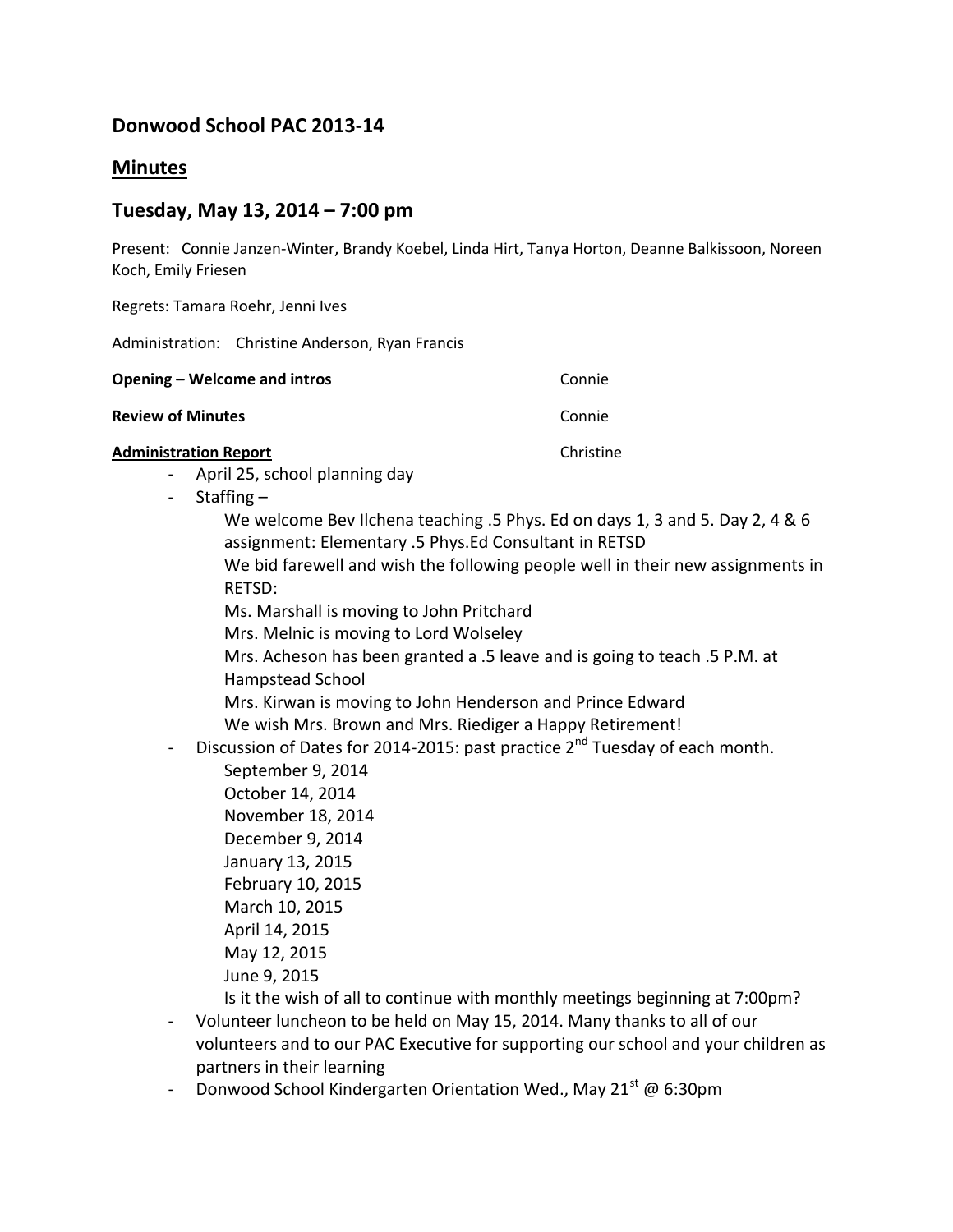- Student school wide reading celebration luncheon Thursday, May 22, 2014
- Patrol recognition: Gold Eyes Game Thursday, June 12, 2014
- Many upcoming events for all grades will be communicated in writing and on the school website

Vice Chair – no report Connie

### **Treasurer** Noreen

- General Account 3,293.46 • Hot Lunch 3,323.52 Greening 2,274.49 • Fundraising 500.00
- Greening Maintenance 2,500.00

- Preliminary count for the plant fundraiser is a profit of roughly \$1500.00

# **Hot Lunch** Jenni

- Hot lunch went smoothly
- Next hot lunch June 6, 2014

### **Fundraising** Jenni

- Plant orders were picked up today.
- Everything ran smoothly.
- Thank you to all the volunteers for helping throughout the day
- Thank you to Jenni Ives for organizing the fundraiser and staying the whole day

# **Greening** Christine Anderson

- We will be entering the last year of our three year greening project.
- Plans are being made to use the last of the grant money towards the project

# **New Business** Connie

- Passed a vote to have 4 less PAC meetings in the 2014-2015 school year: September 9, 2014 October 14, 2014 November 18, 2014 January 13, 2015 March 10, 2015 May 12, 2015
- June 2014 PAC meeting is cancelled
- Elections took place. The following are the new elected members of the PAC committee: Chairperson – Connie Janzen-Winter